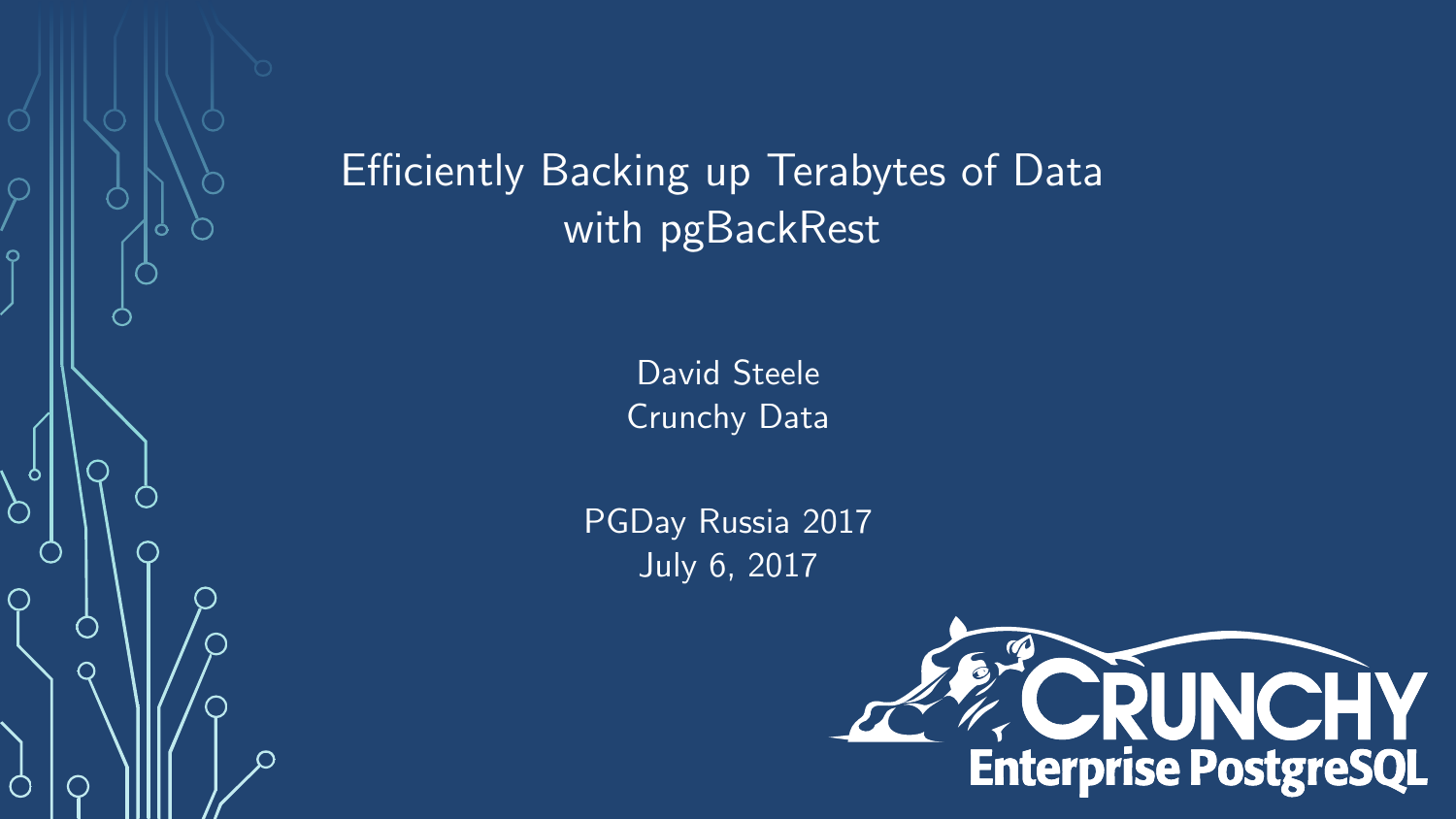# Agenda



#### [Design](#page-6-0)



#### [Performance](#page-21-0)



 $\sigma$ 

 $\bigg\}$ 



#### [In The Pipeline](#page-23-0)



[Questions?](#page-24-0)

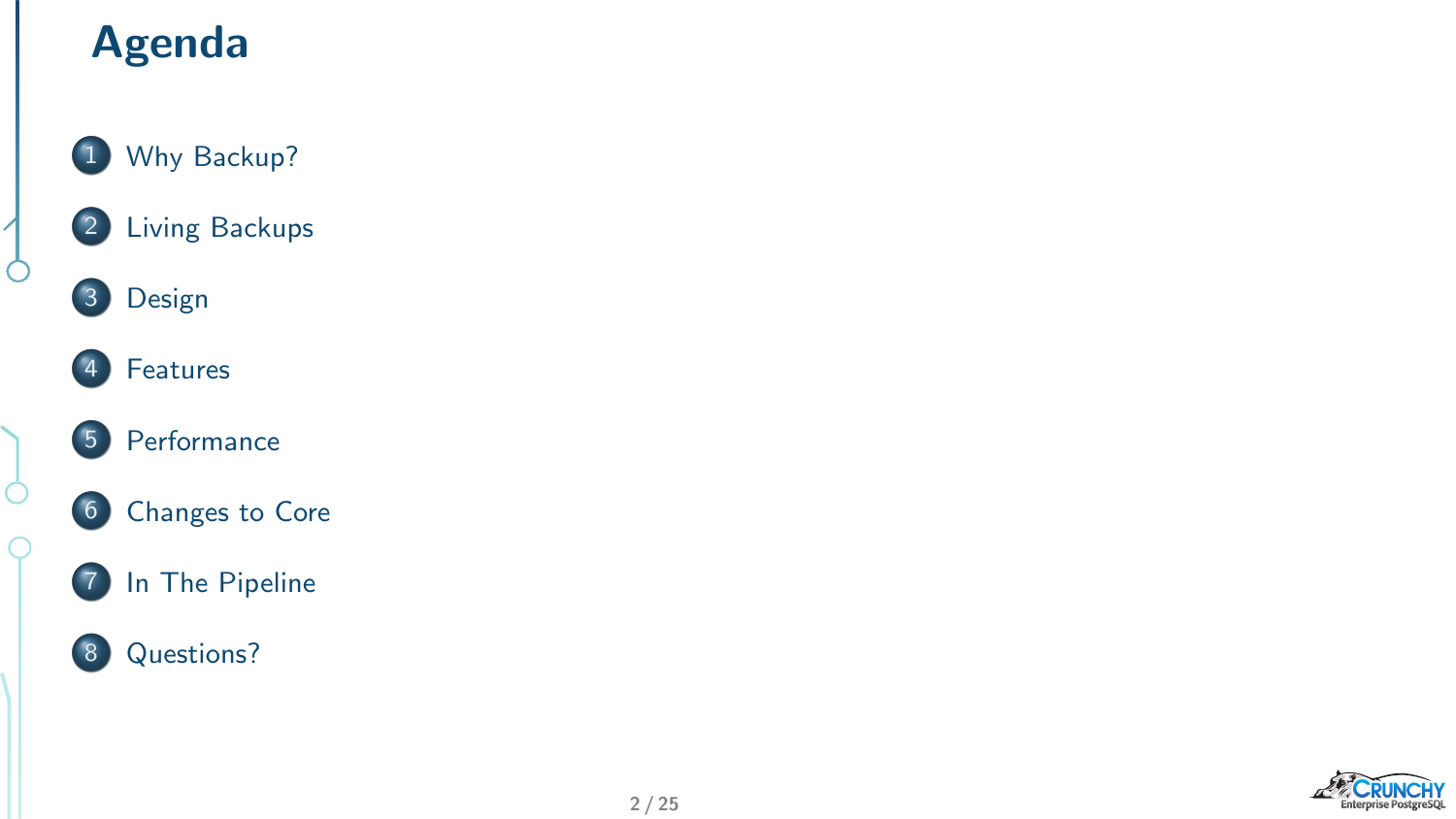# <span id="page-2-0"></span>Why Backup?

**•** Hardware Failure:

- No amount of redundancy can prevent it.
- **•** Replication:
	- WAL archive for when async streaming gets behind.
	- Sync replica from backup instead of master.
- **•** Corruption:
	- Can be caused by hardware or software.
	- Detection is, of course, a challenge.

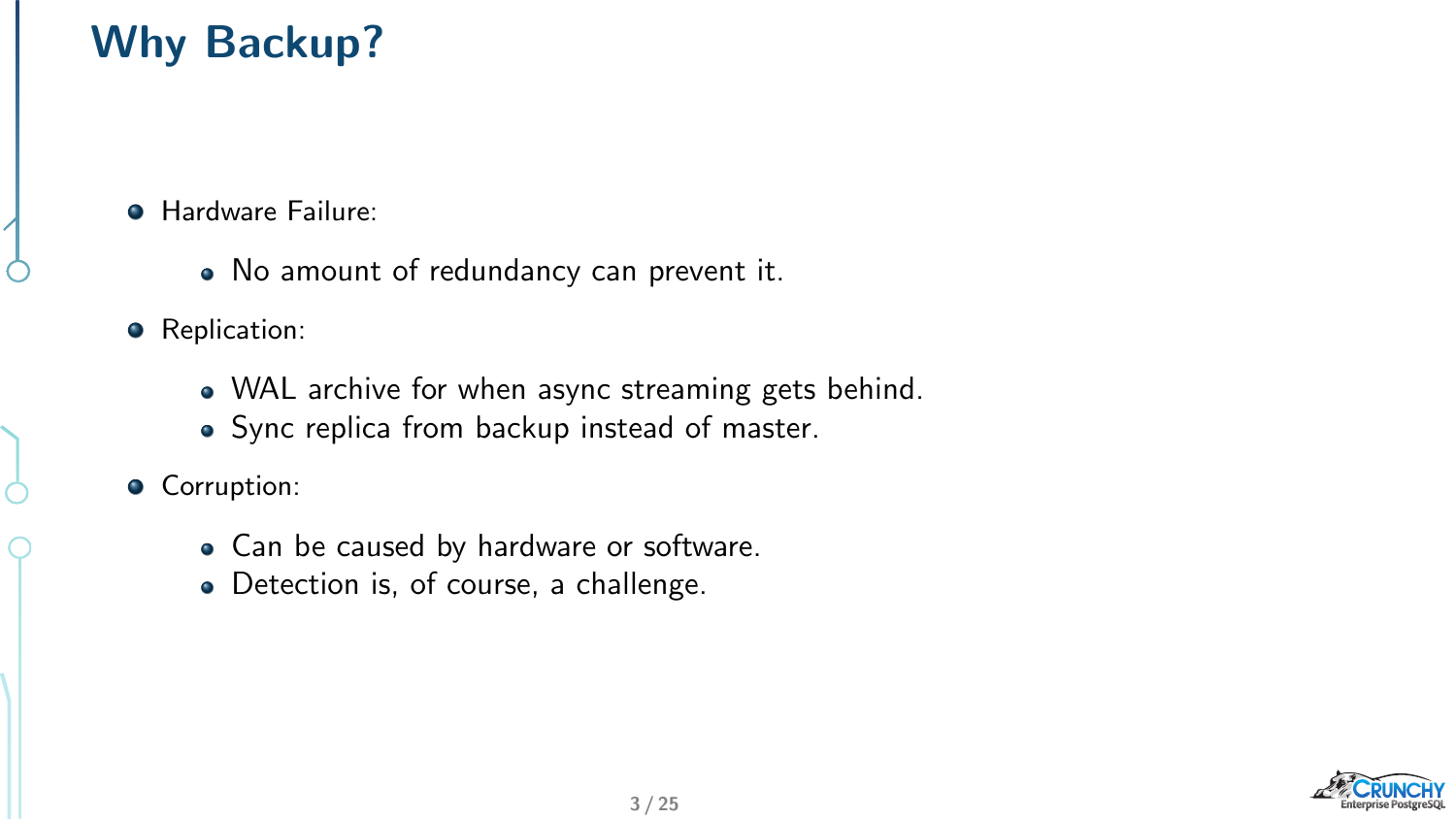# Why Backup?

- **Accidents:** 
	- So you dropped a table?
	- Deleted your most important account?
- **O** Development:
	- No more realistic data than production!
	- May not be practical due to size  $/$  privacy issues.
- **•** Reporting:
	- Use backups to standup an independent reporting server.
	- Recover important data that was removed on purpose.

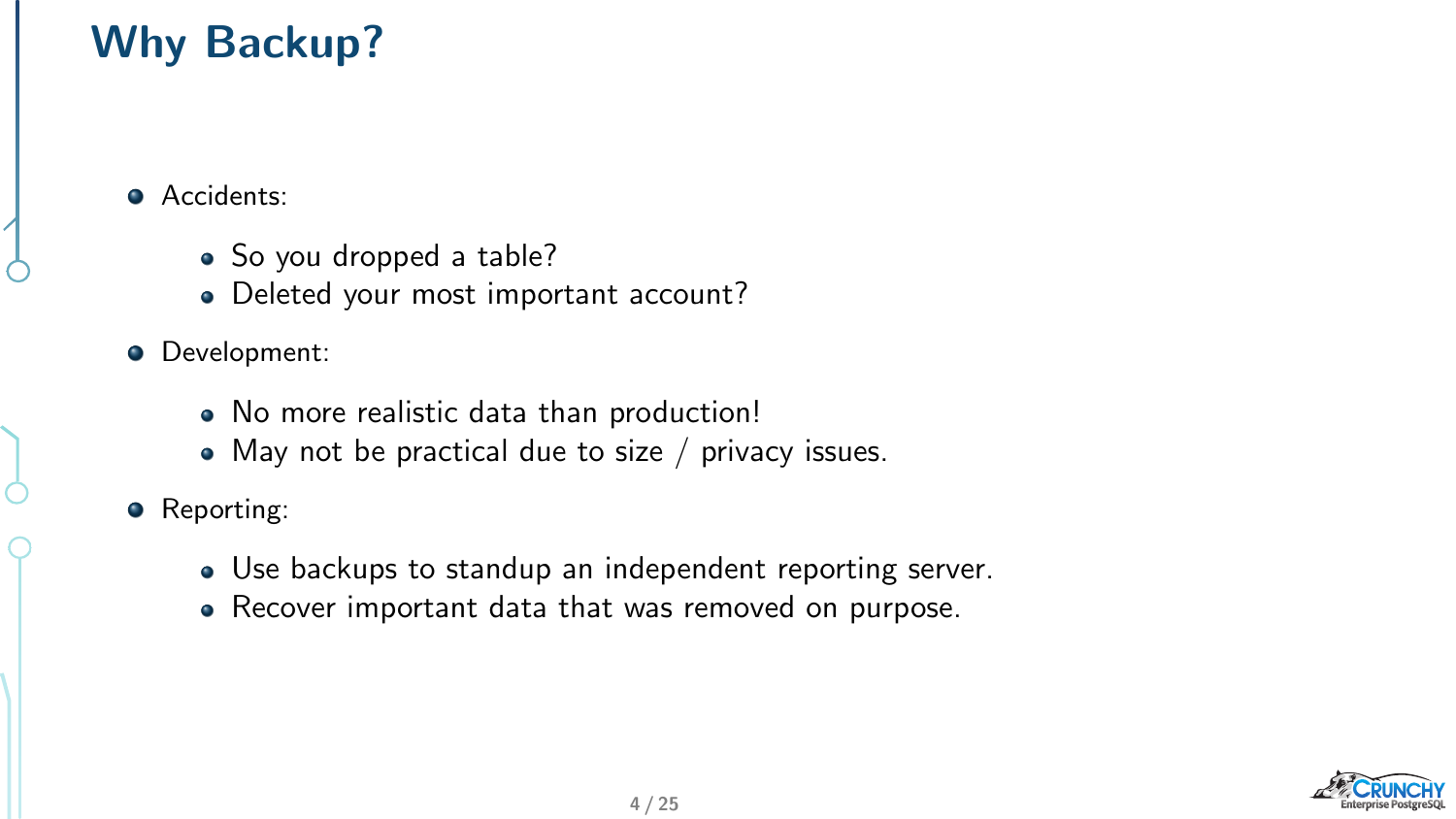# <span id="page-4-0"></span>Schrödingers Backup

The state of any backup is unknown until a restore is attempted.

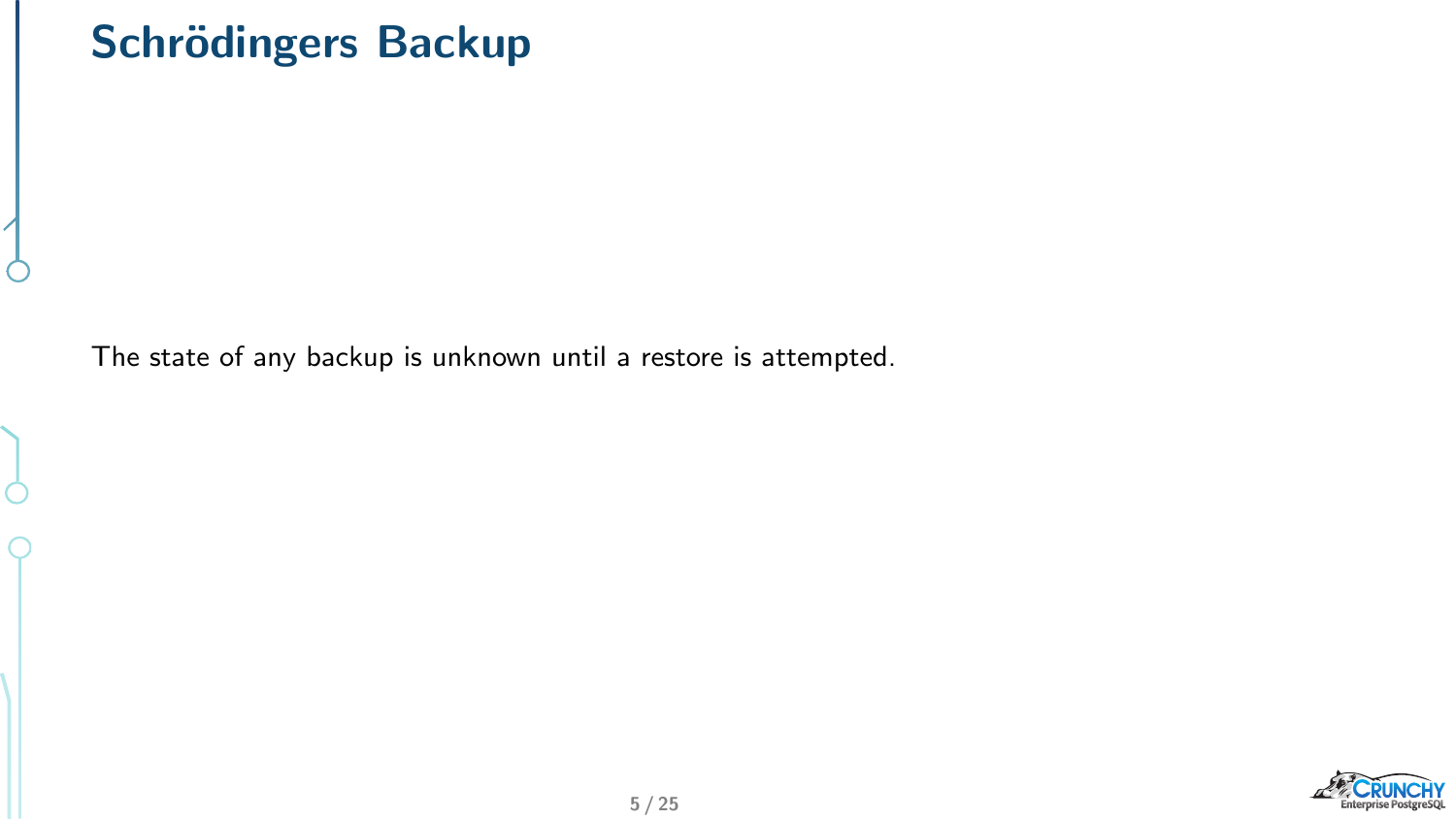# Making Backups Useful

• Find a way to use your backups

- Syncing / New Replicas
- Offline reporting
- Offline data archiving
- Development
- Unused code paths will not work when you need them unless they are tested
	- Regularly scheduled automated failover using backups to restore the old primary
	- Regularly scheduled disaster recovery (during a maintenance window if possible) to test restore techniques

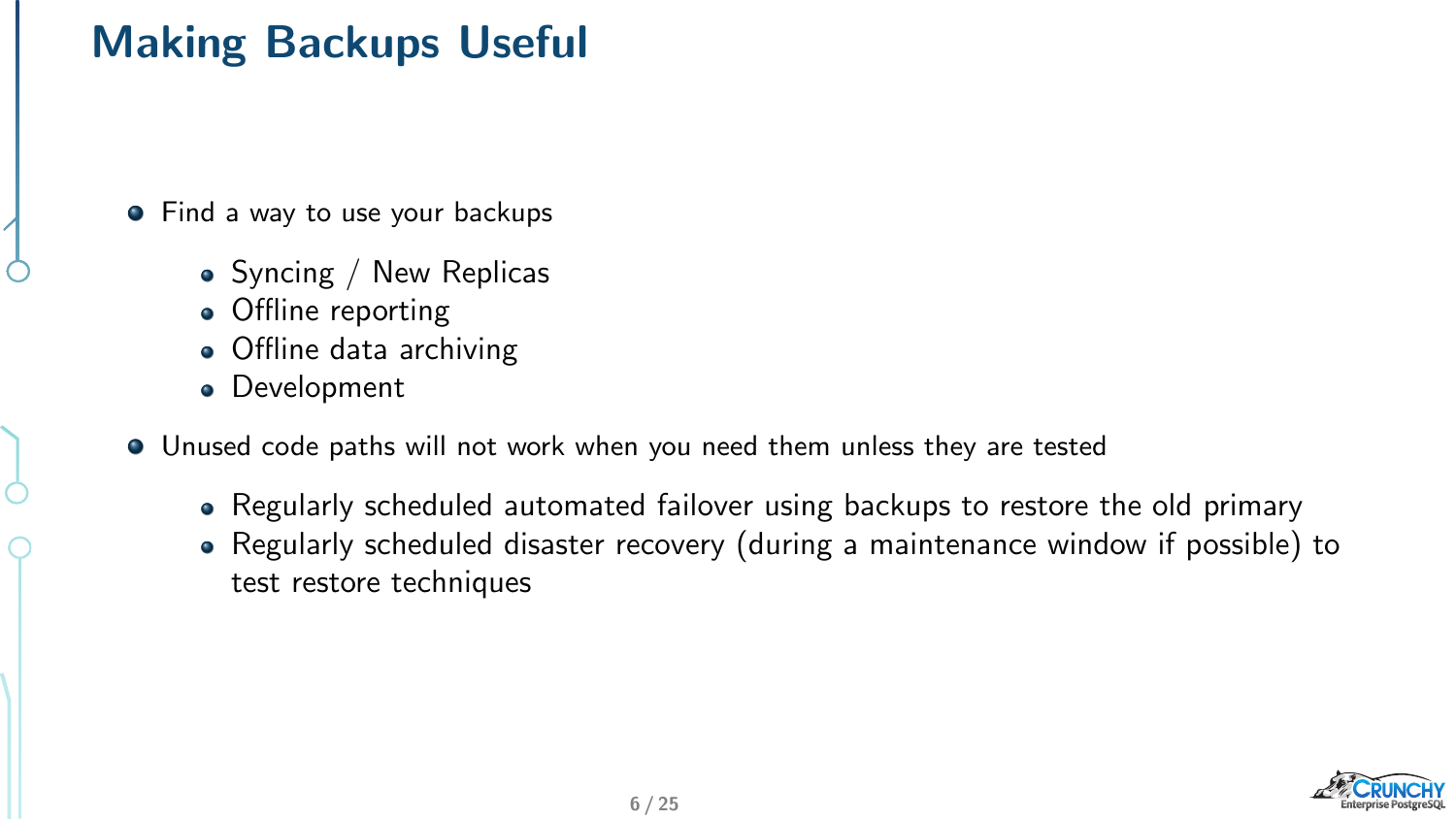# <span id="page-6-0"></span>pgBackRest Design

Rsync powers many database backup solutions but it has some serious limitations:

- Single-process.
- One second timestamp resolution.
- Incremental backups require previous backup to be uncompressed.
- pgBackRest does not use rsync, tar or other typical backup tools:
	- Protocol supports local/remote operation.
	- Solves timestamp resolution issue.

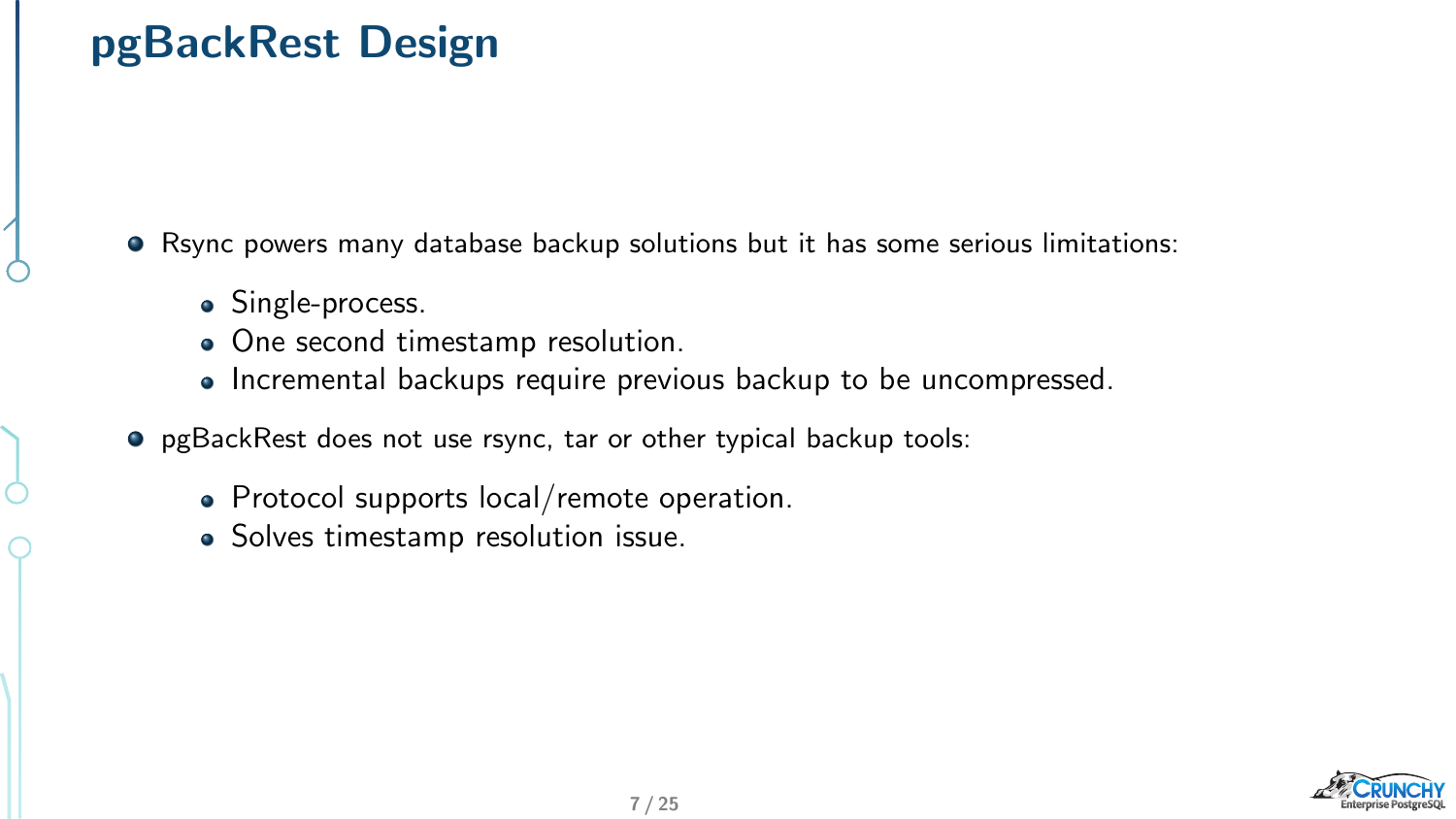### <span id="page-7-0"></span>Multi-Process Backup & Restore

- Compression is the usual bottleneck:
	- But most PostgreSQL backup solutions are single-process.
	- pgBackRest solves the problem with multi-processing.
	- 1TB/hr raw throughput even on a 1Gb/s link using multiple cores.

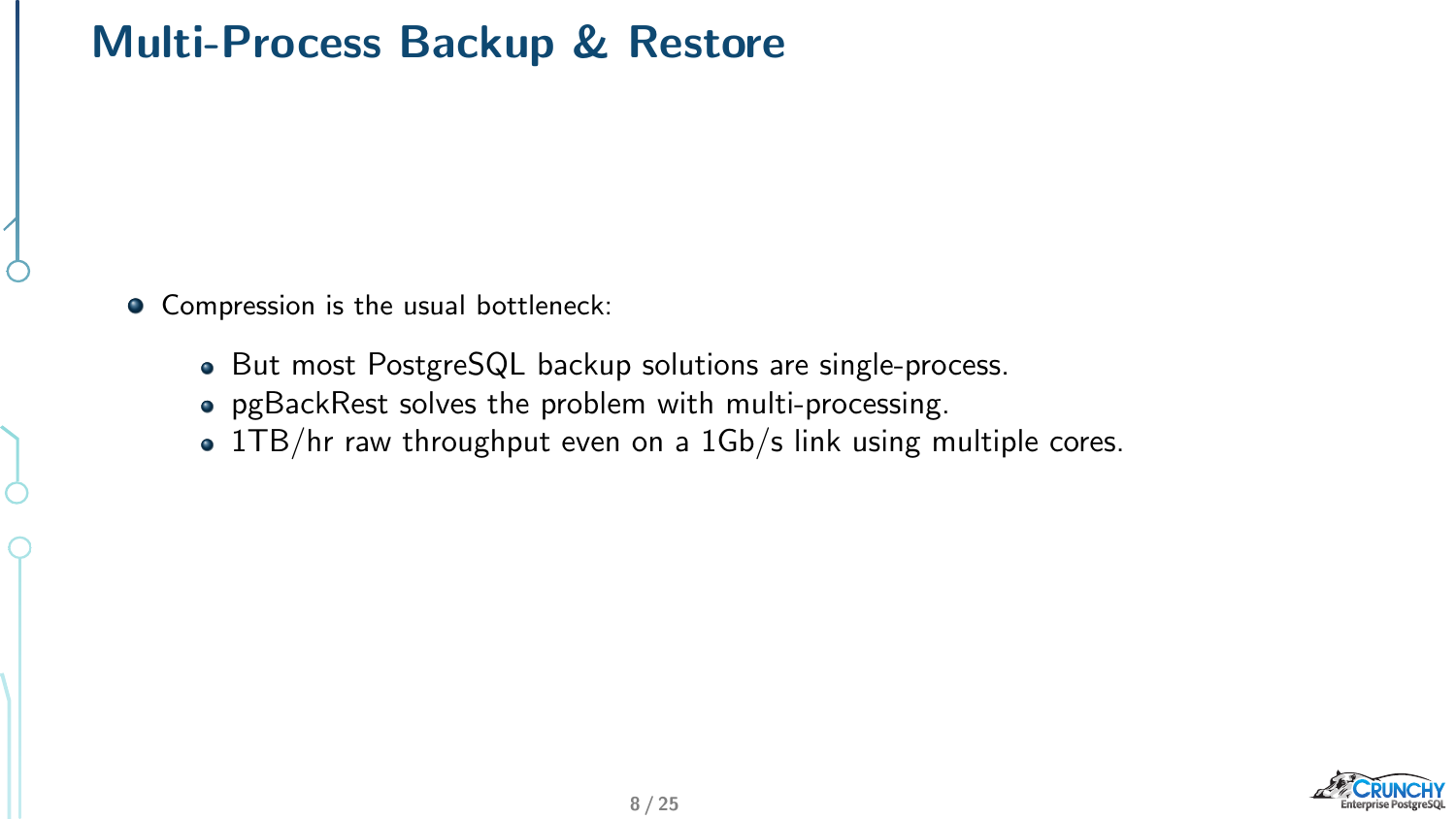## Local or Remote Operation

- Custom protocol allows backup, restore, and archive locally or remotely via SSH with minimal configuration.
- No direct access to PostgreSQL is required from the remote server which enhances security.

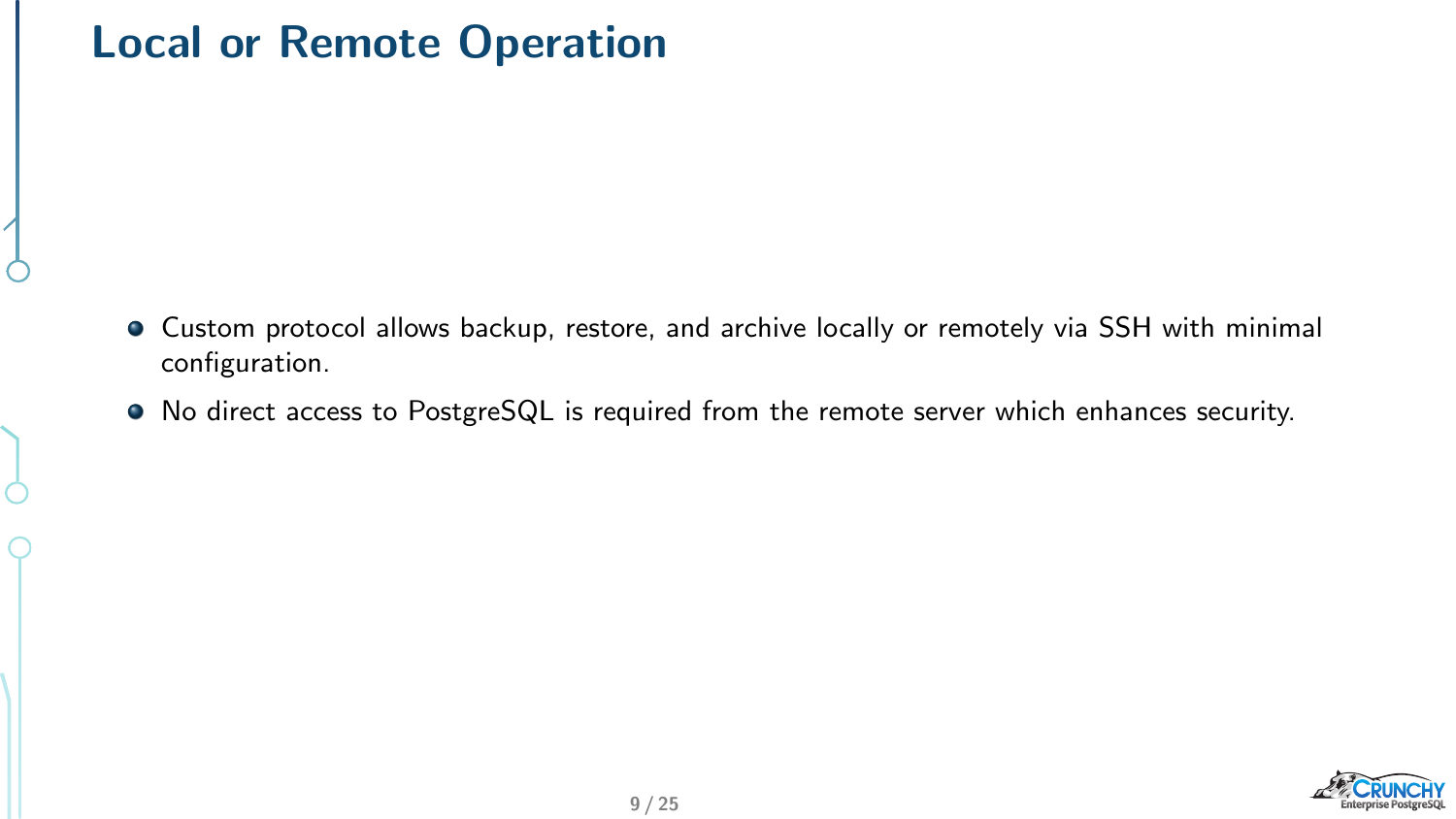# Full, Incremental, & Differential Backups

- Multiple backup types:
	- Full
	- **•** Differential
	- **·** Incremental
- pgBackRest is not susceptible to the time resolution issues of rsync, making differential and incremental backups safe.

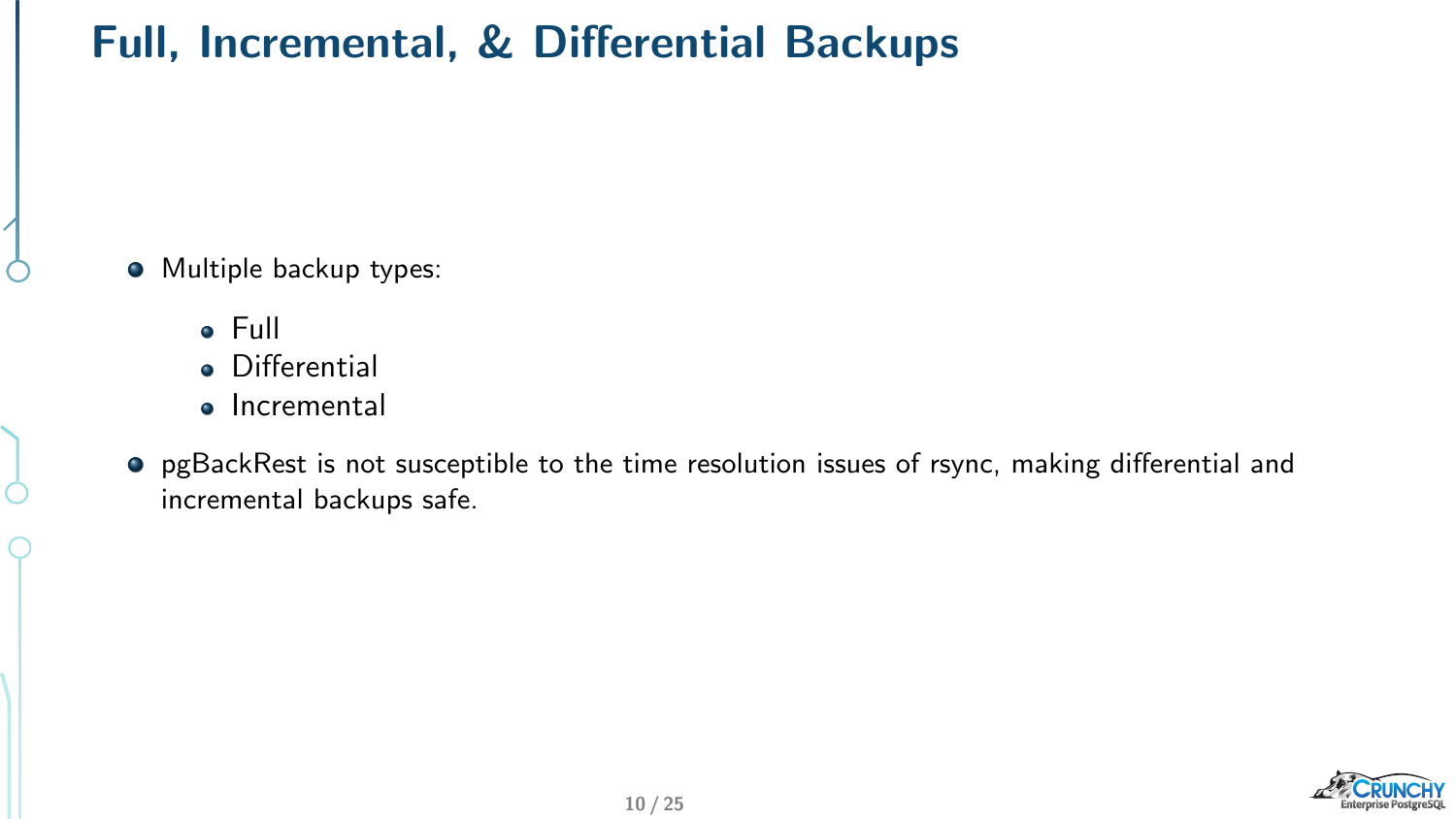## Backup Rotation & Archive Expiration

- Retention based on full or differential backups.
- WAL retention for all backups or configure number of recent backups.
- WAL required for consistency of backups always preserved.

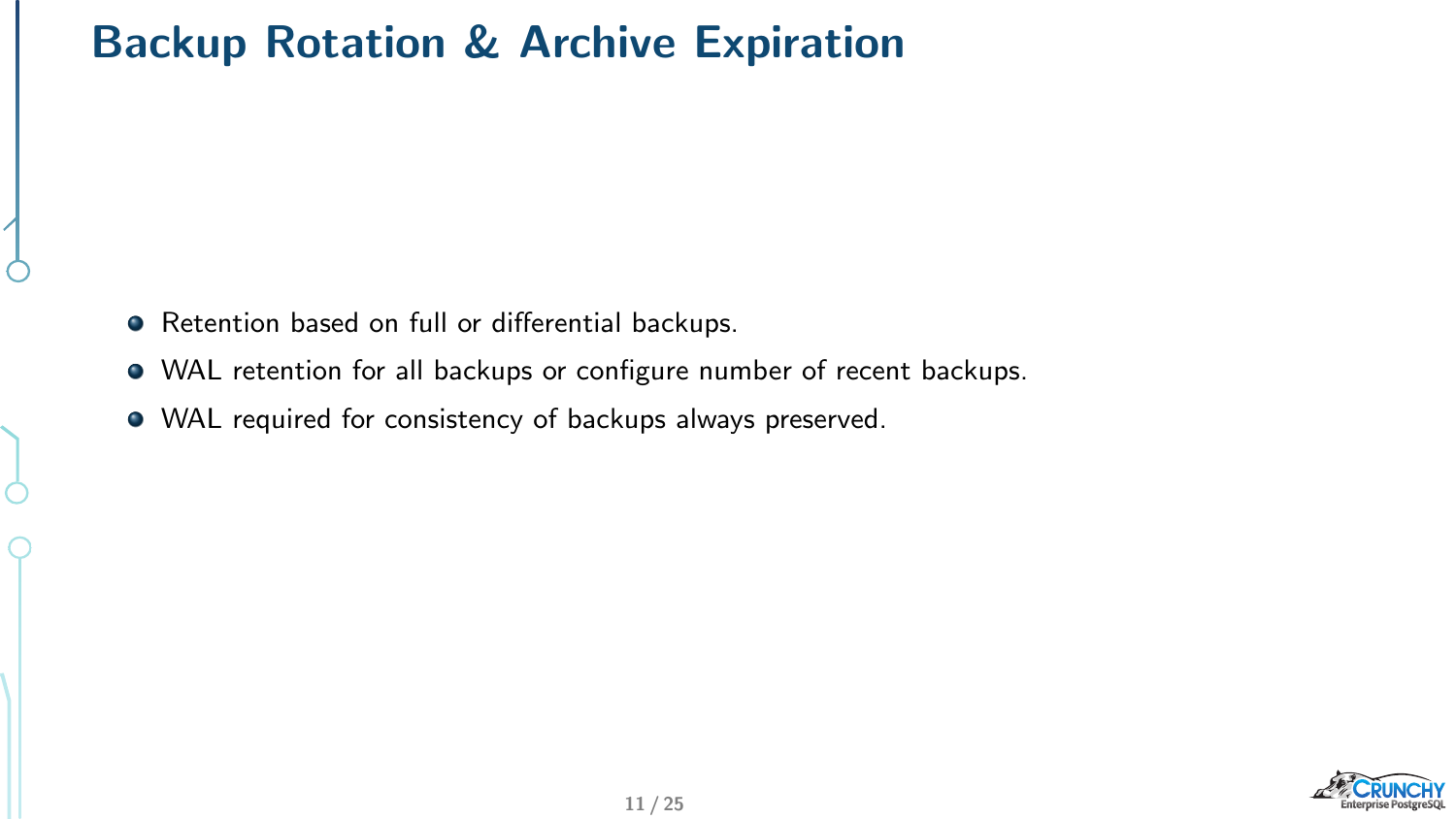# Backup Integrity

- PostgreSQL page checksums are validated if present ( $\geq 9.3$ ).
- $\bullet$  Checksums are calculated for every file in the backup and rechecked during a restore.
- After a backup required WAL segments are checked in the repository.
- **•** Simple backup format:
	- Backup directories have the same format as a PostgreSQL cluster.
	- Clusters can be brought up in place with snapshots if compression is disabled.
	- Advantageous for terabyte-scale databases.
- All operations utilize file and directory level fsync to ensure durability.

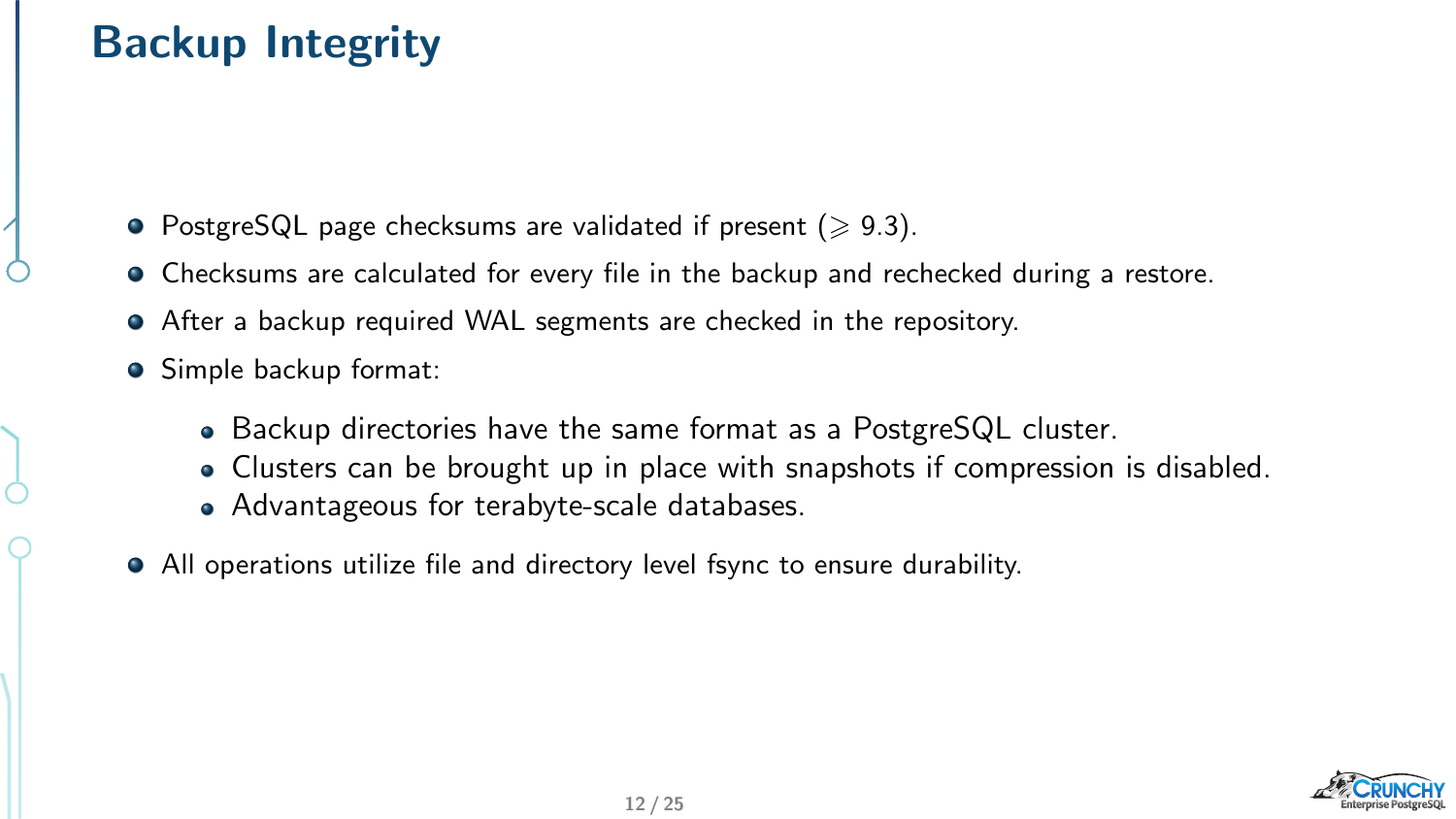### Backup Resume

- An aborted backup can be resumed from the point where it stopped.
- Checksumming files on resume takes place on the backup server.
- Saves load on the master by not compressing and transmitting resumed files.

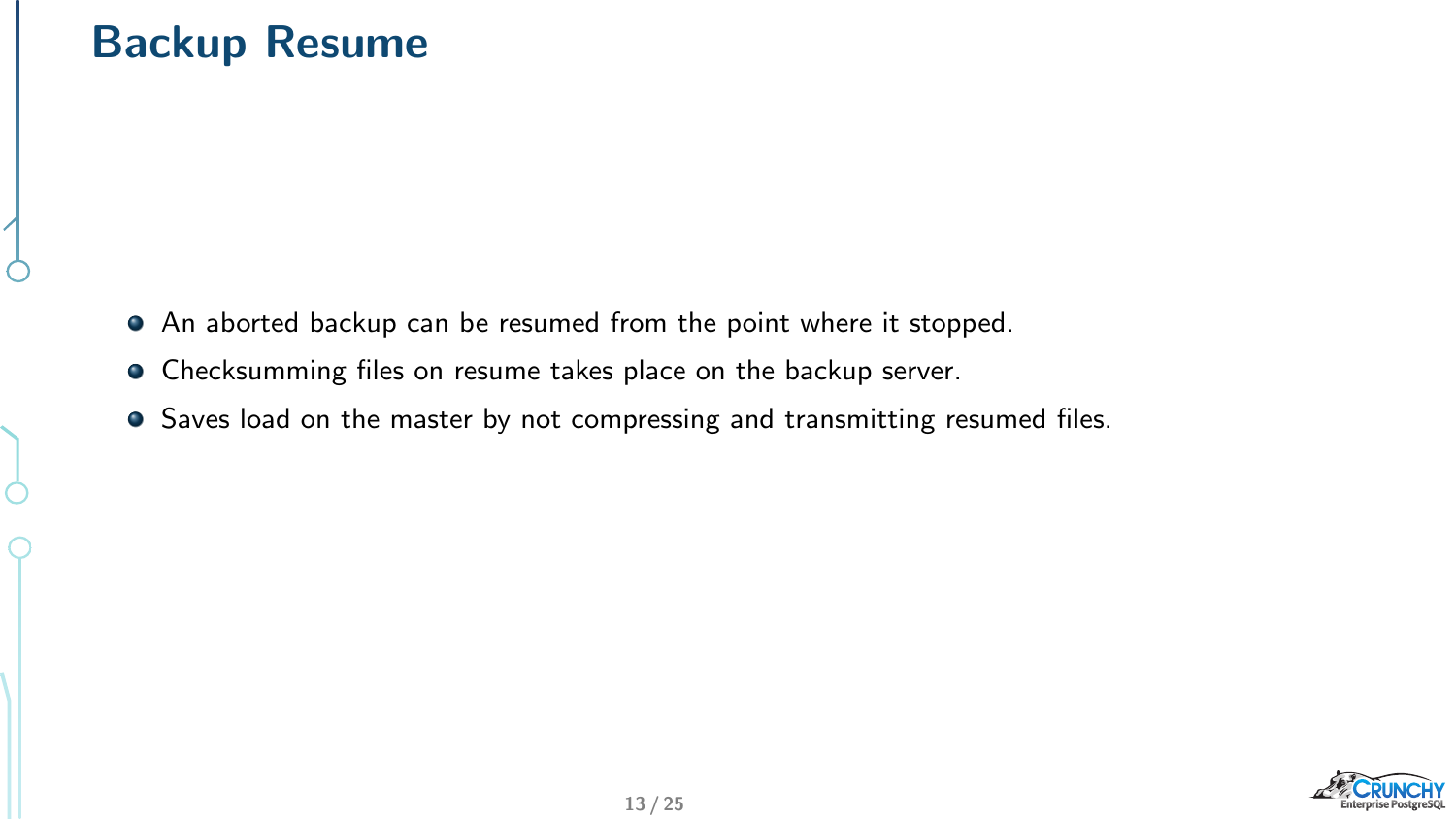## Streaming Compression & Checksums

- Compression and checksum calculations are performed in stream.
- Compression is not done more than once.
- Lower compression is used when the destination is uncompressed to efficiently utilize CPU and network bandwidth.

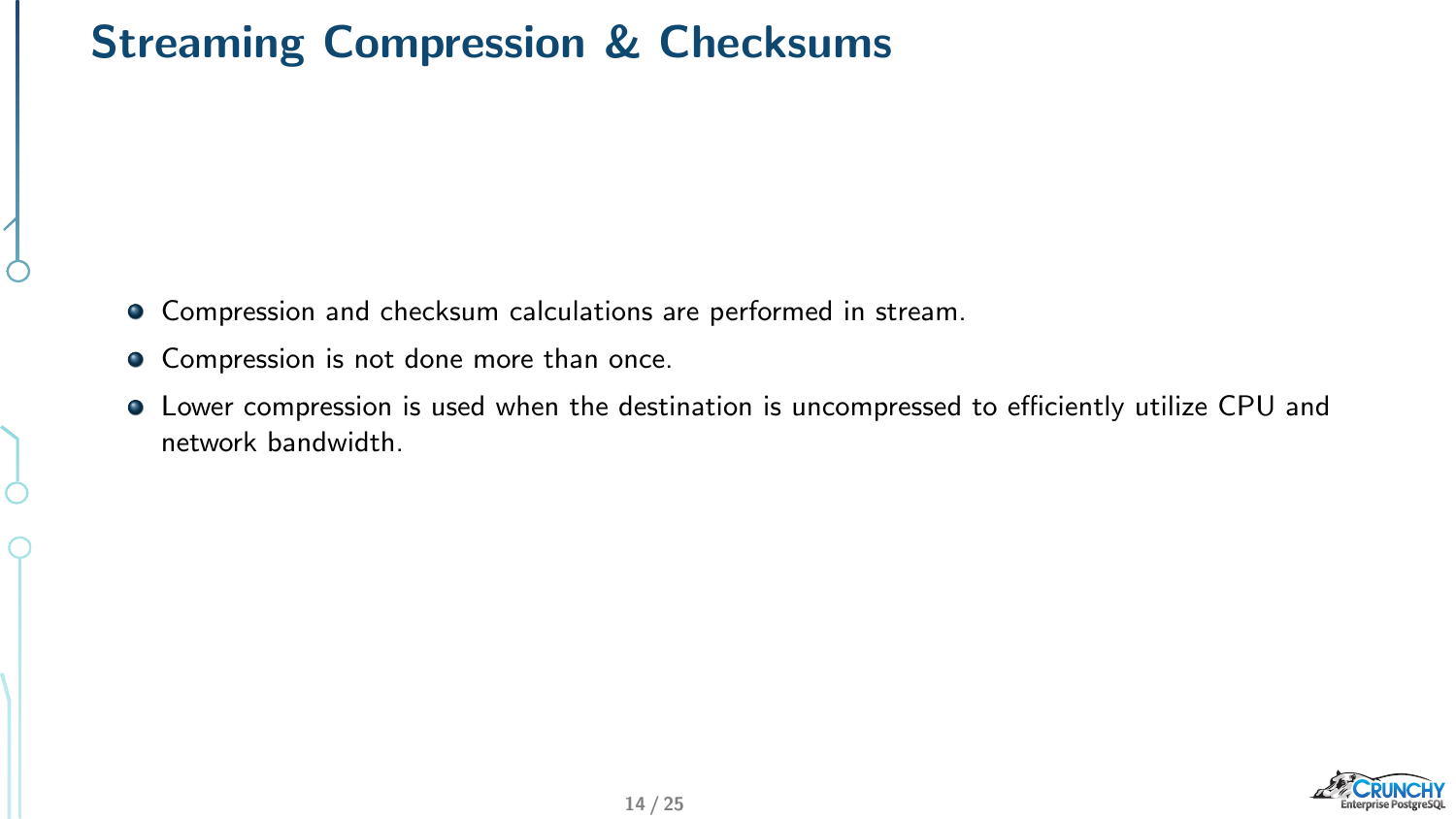#### Delta Restore

- Backup manifest contains checksum and size for every file.
- On delta restore all files not present in the backup or with a different size are removed from PGDATA.
- $\bullet$  The remaining files are checksummed and only files with a checksum mismatch are restored.
- $\bullet$  Multi-processing can lead to dramatic reductions in restore time and network utilization.

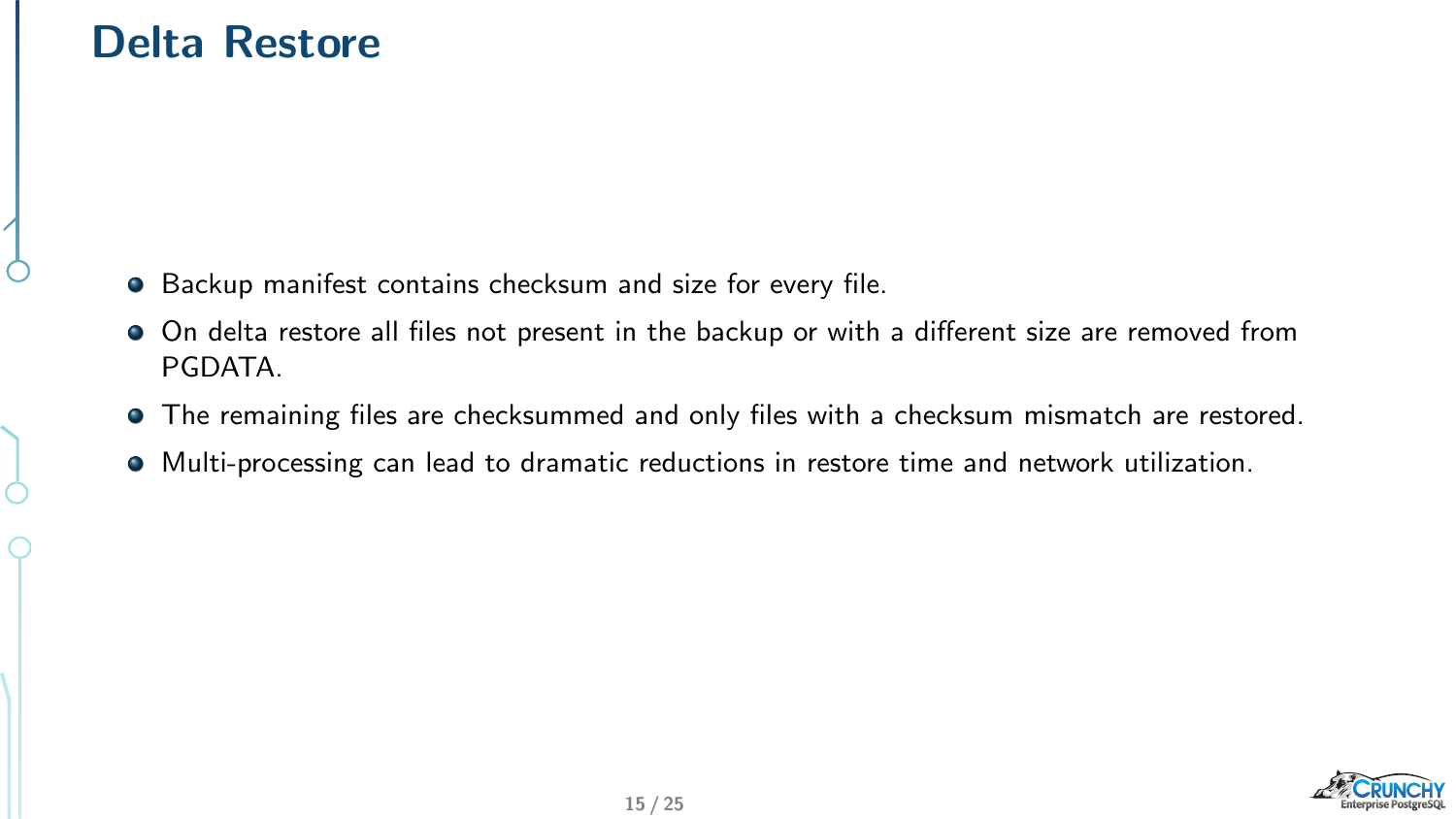## Advanced Parallel Archiving

- $\bullet$  Dedicated commands are included for both pushing WAL to the archive and retrieving WAL from the archive.
- Push command automatically detects WAL segments that are pushed multiple times and de-duplicates when the segment is identical, otherwise an error is raised.
- Push and get commands both ensure that the database and repository match by comparing PostgreSQL versions and system identifiers to prevent misconfiguration.
- Asynchronous parallel archiving allows compression and transfer to be offloaded to another process which maintains continuous connections to the remote server, improving throughput significantly.
	- Critical feature for databases with extremely high write volume.

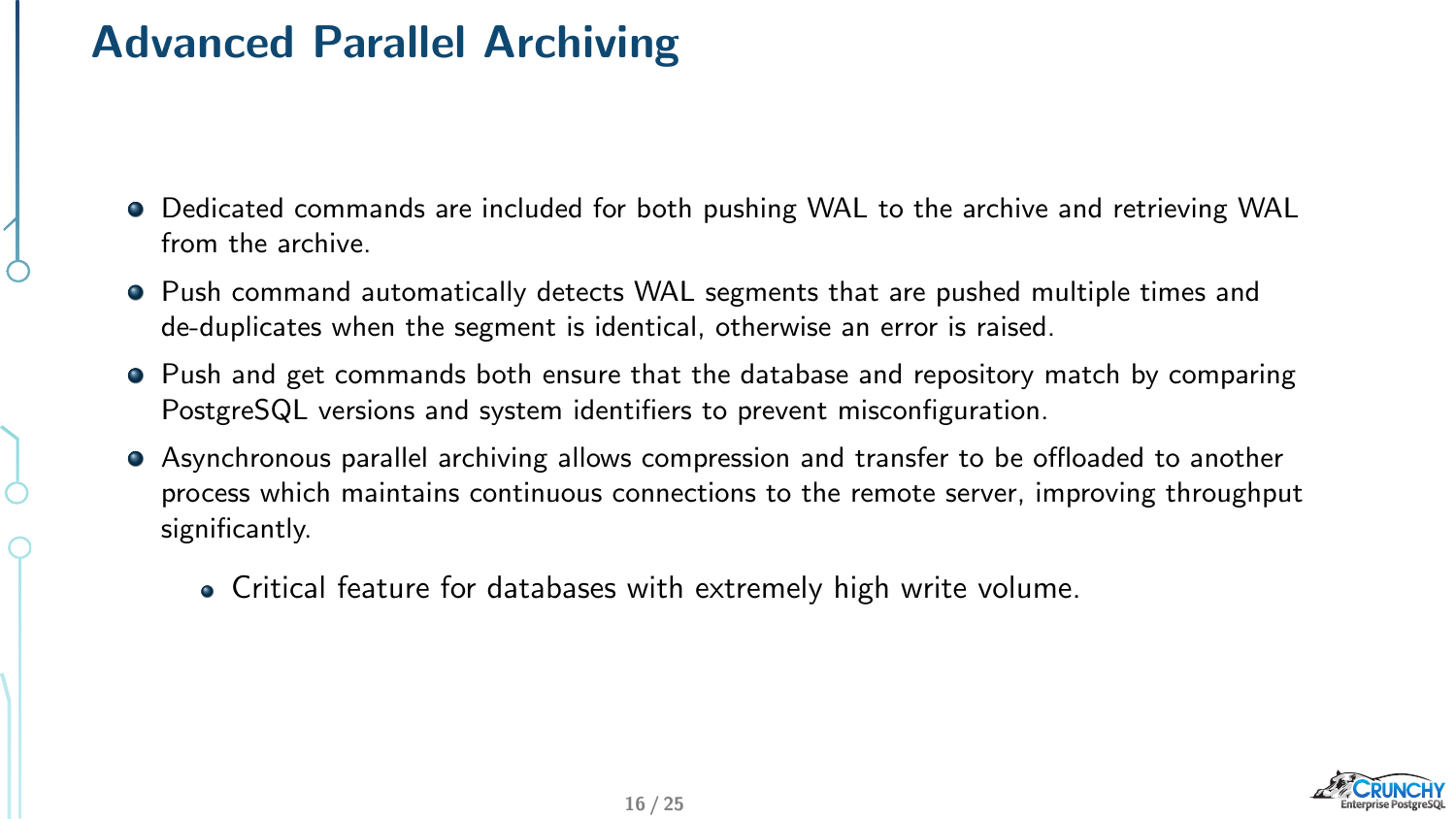# Tablespace & Link Support

- Tablespaces are fully supported and on restore tablespaces can be remapped to any location.
- Remap all tablespaces to one location with a single command which is useful for development restores.
- File and directory links are supported for any file or directory in the PostgreSQL cluster.
- Restore all links to their original locations, remap some or all links, or restore some or all links as normal files or directories within the cluster directory

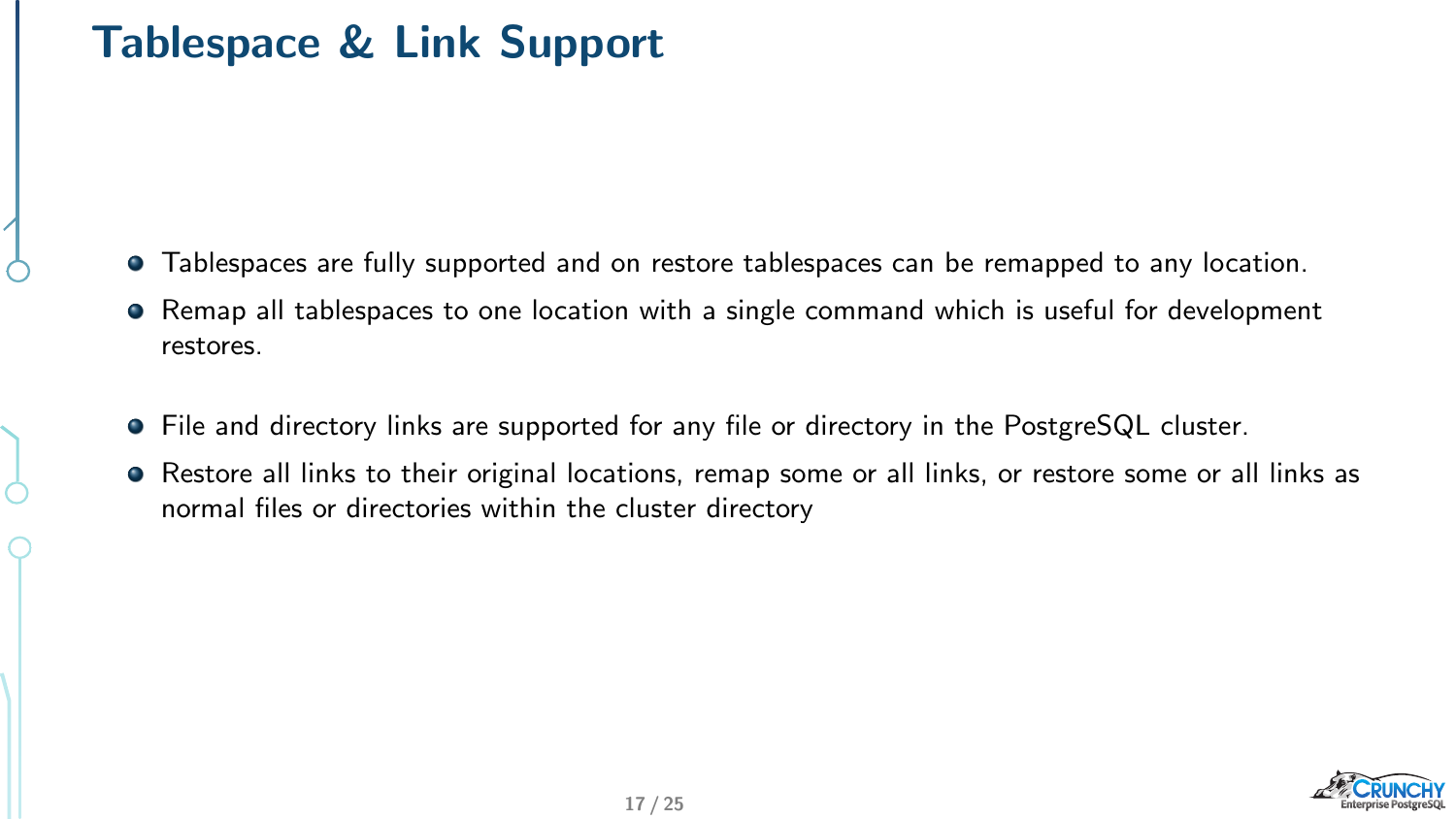#### Selective Restore

- Restore only specified databases out of a cluster backup.
- Other files are restored as sparse, zeroed files the save space.
- All WAL must be replayed.
- Cannot connect to non-restored databases, can only drop them.

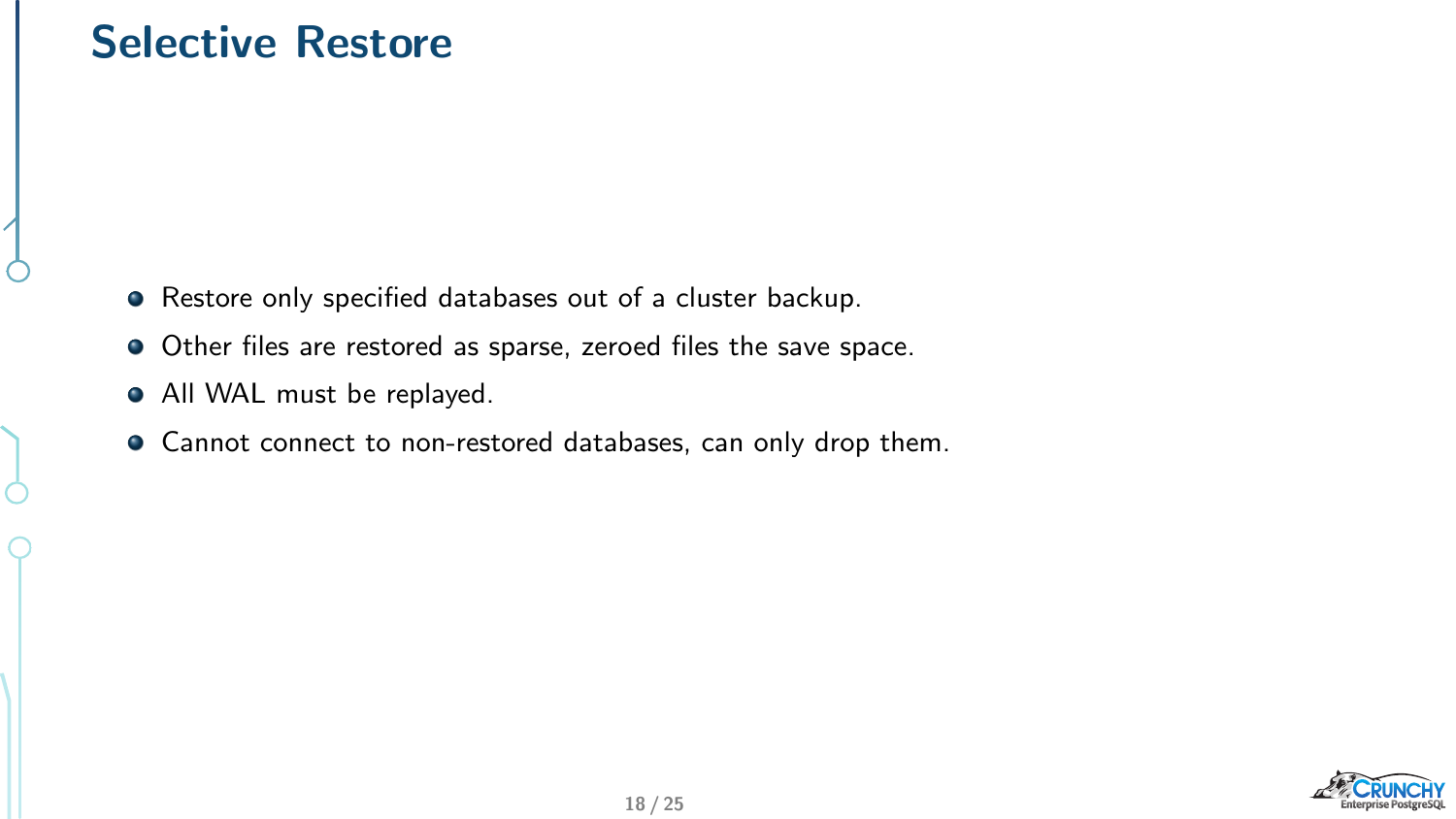# Backup from Standby

- Backup is started on master.
- Backup starts when replay location on standby reaches start backup location.
- Reduces load on master because replicated files are copied from the standby.

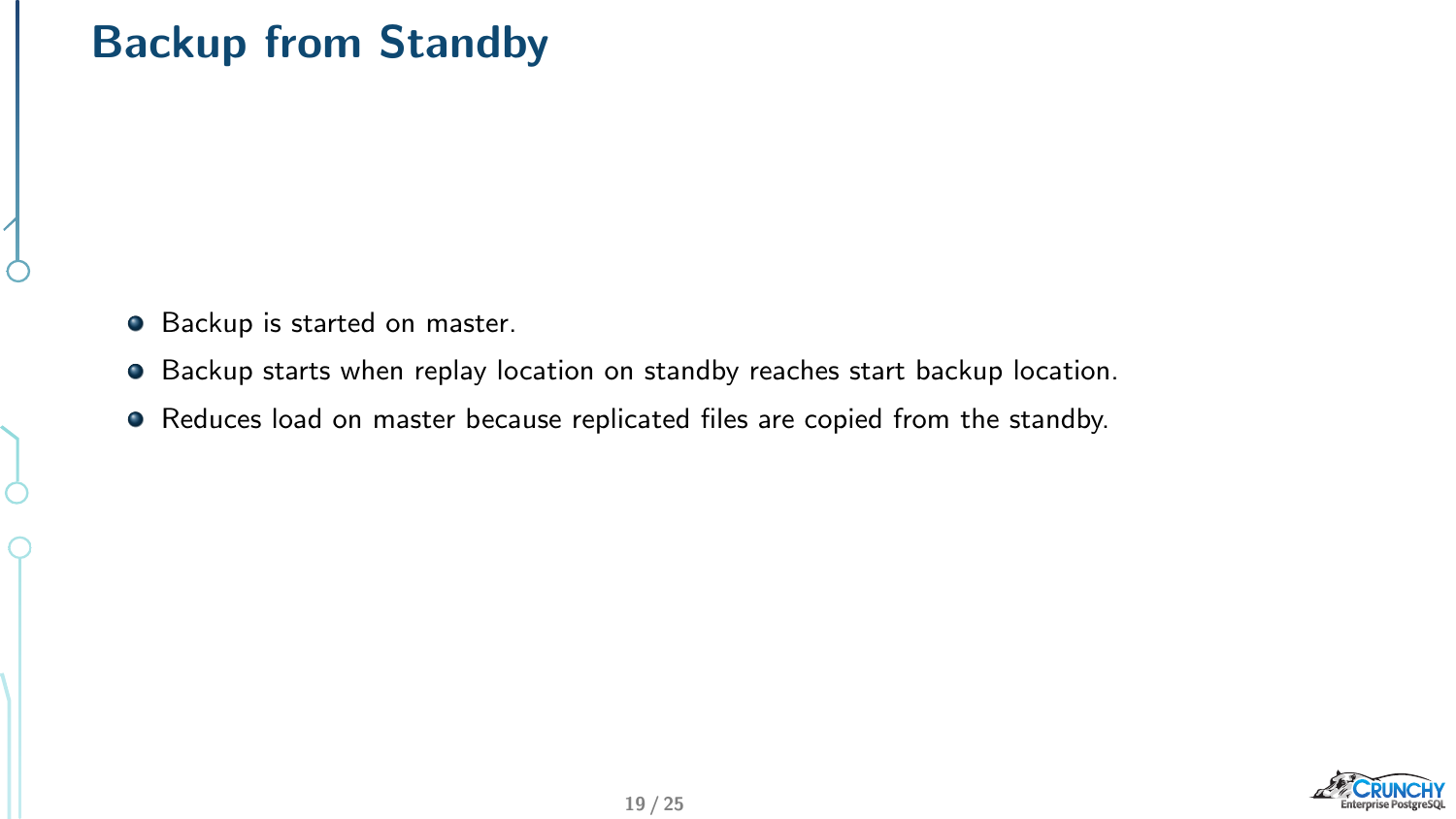# S3 Support

Ċ

- **•** Repositories stored in S3.
- All pgBackRest features supported.
- **•** Efficient implementation.

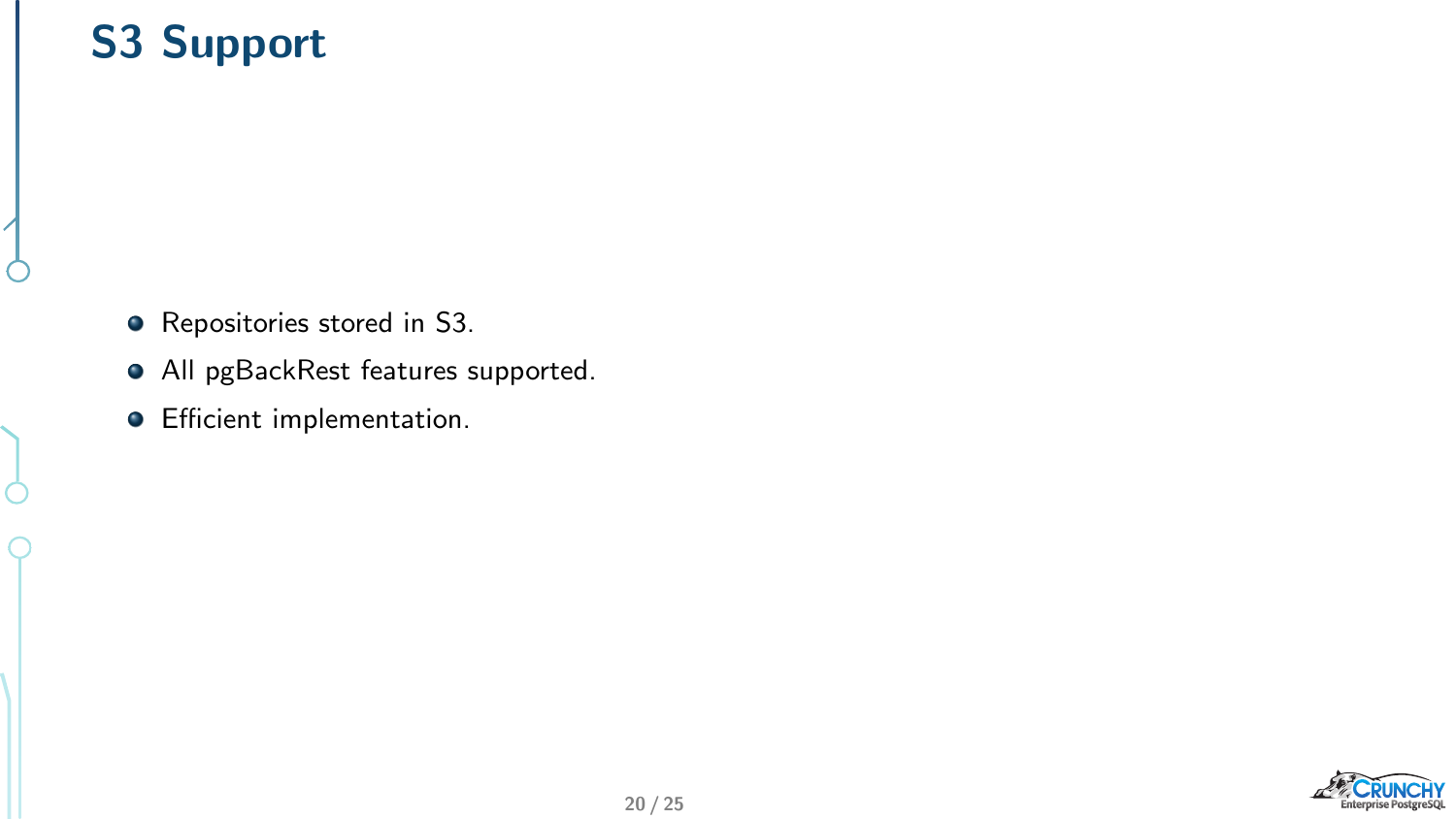# Compatibility with PostgreSQL  $\geq 8.3$

Support for versions down to 8.3, since older versions of PostgreSQL are still regularly utilized.

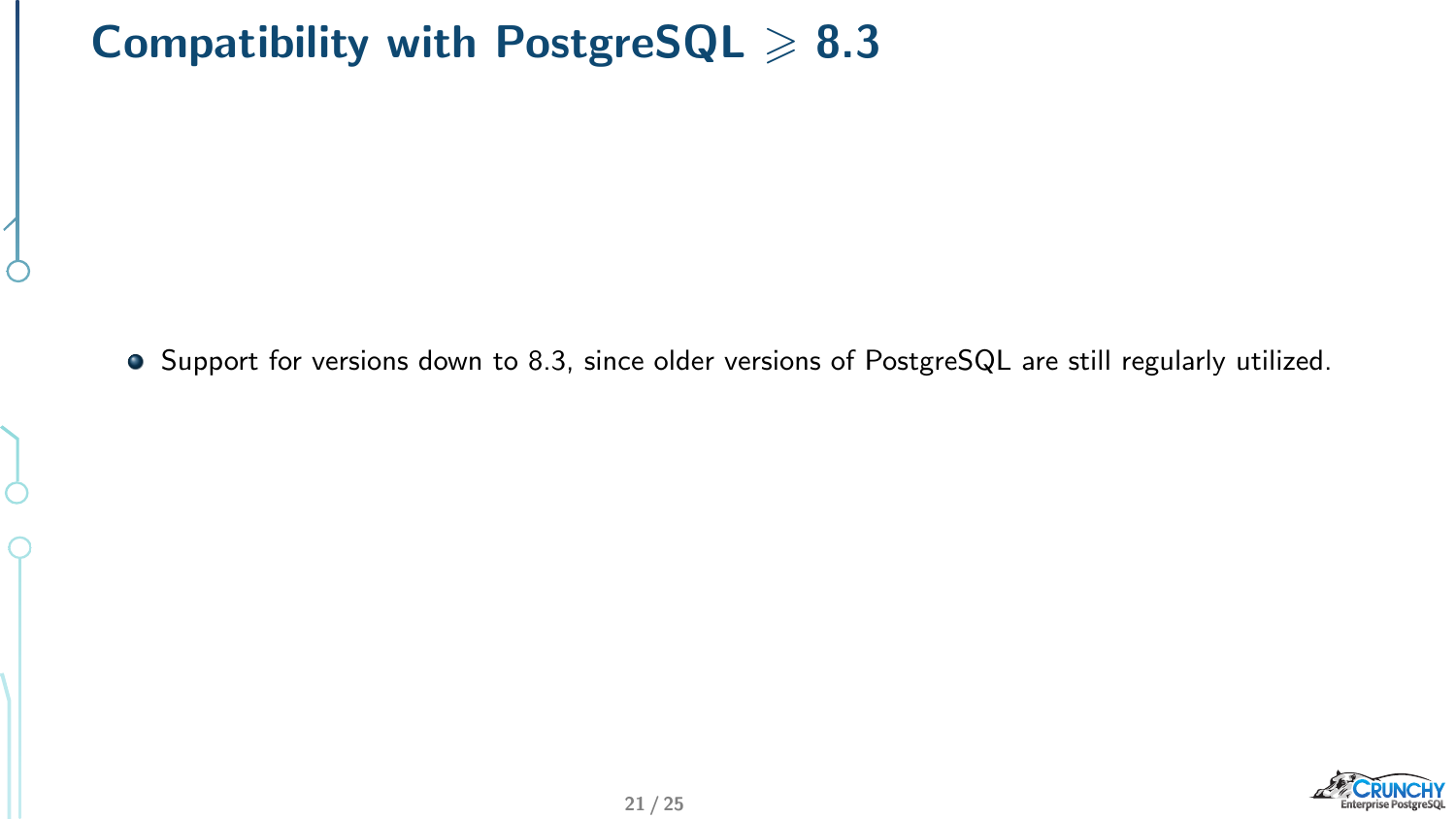## <span id="page-21-0"></span>**Performance**

 $\int$ 

Ò

| <b>Parameters</b>                                                        | pgBackRest                      | rsync                          |
|--------------------------------------------------------------------------|---------------------------------|--------------------------------|
| processes: 1<br>network compression: 13<br>destination compression: none | 141 Seconds                     | 124 Seconds<br>$(.13X$ Faster) |
| processes: 2<br>network compression: 13<br>destination compression: none | 84 Seconds<br>$(1.48X$ Faster)  | N/A                            |
| processes: 1<br>network compression: 16<br>destination compression: 16   | 334 Seconds<br>$(1.52X$ Faster) | 510 Seconds                    |
| processes: 2<br>network compression: 16<br>destination compression: 16   | 174 Seconds<br>$(2.93X$ Faster) | N/A                            |

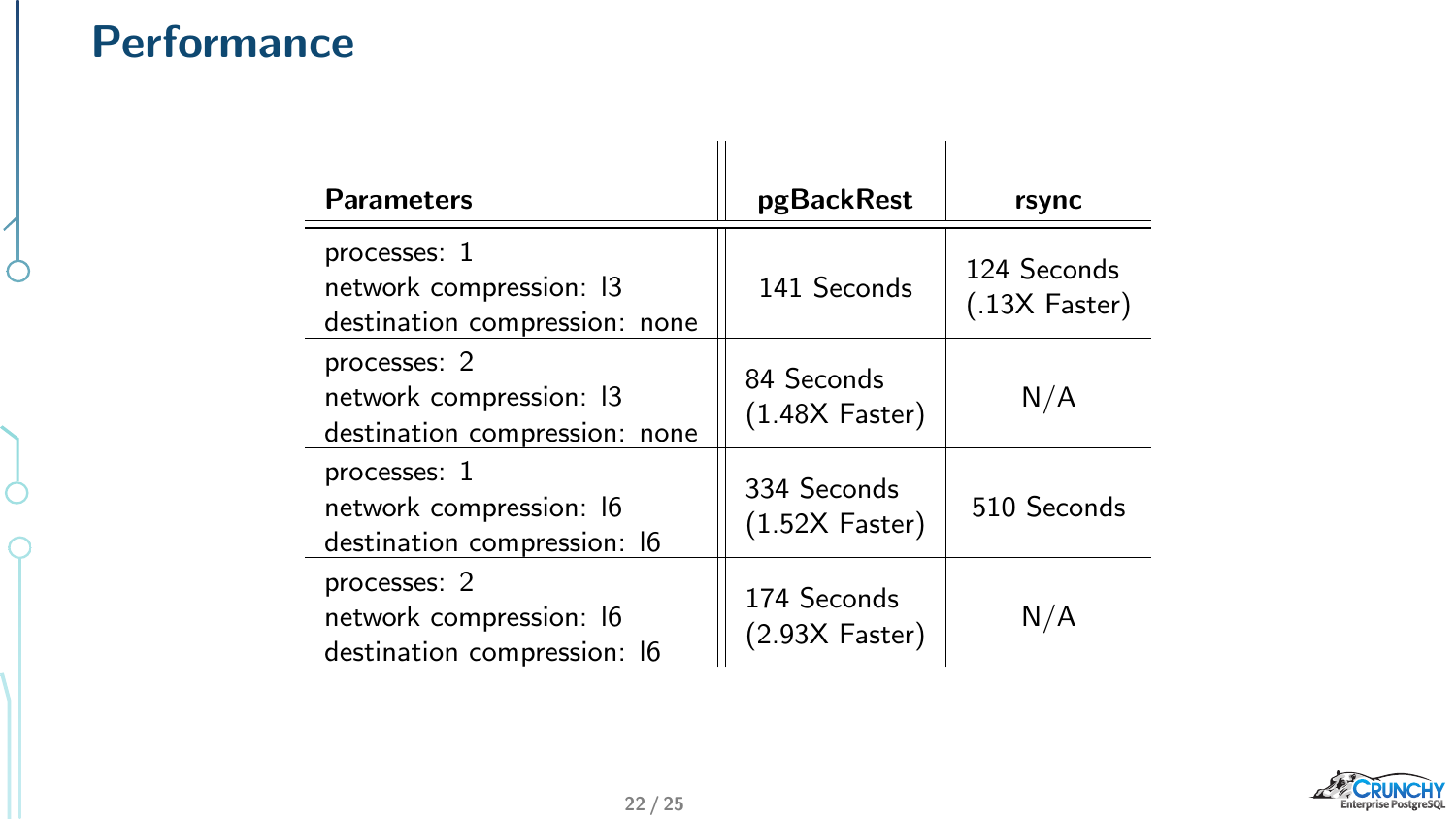#### <span id="page-22-0"></span>Changes to Core

**•** Completed

- Exclude files/directories reset or rebuilt on recovery.
- Make pg\_stop\_backup() wait optional.
- Non-exclusive backups (Magnus Hagander).
- Archive timeout fix (Michael Paquier).
- **•** Planned
	- **More exclusions**
	- Allow group read on \$PGDATA.
	- Pass multiple WAL segments to archive\_command.
	- Configurable WAL segment size (Beena Emerson).

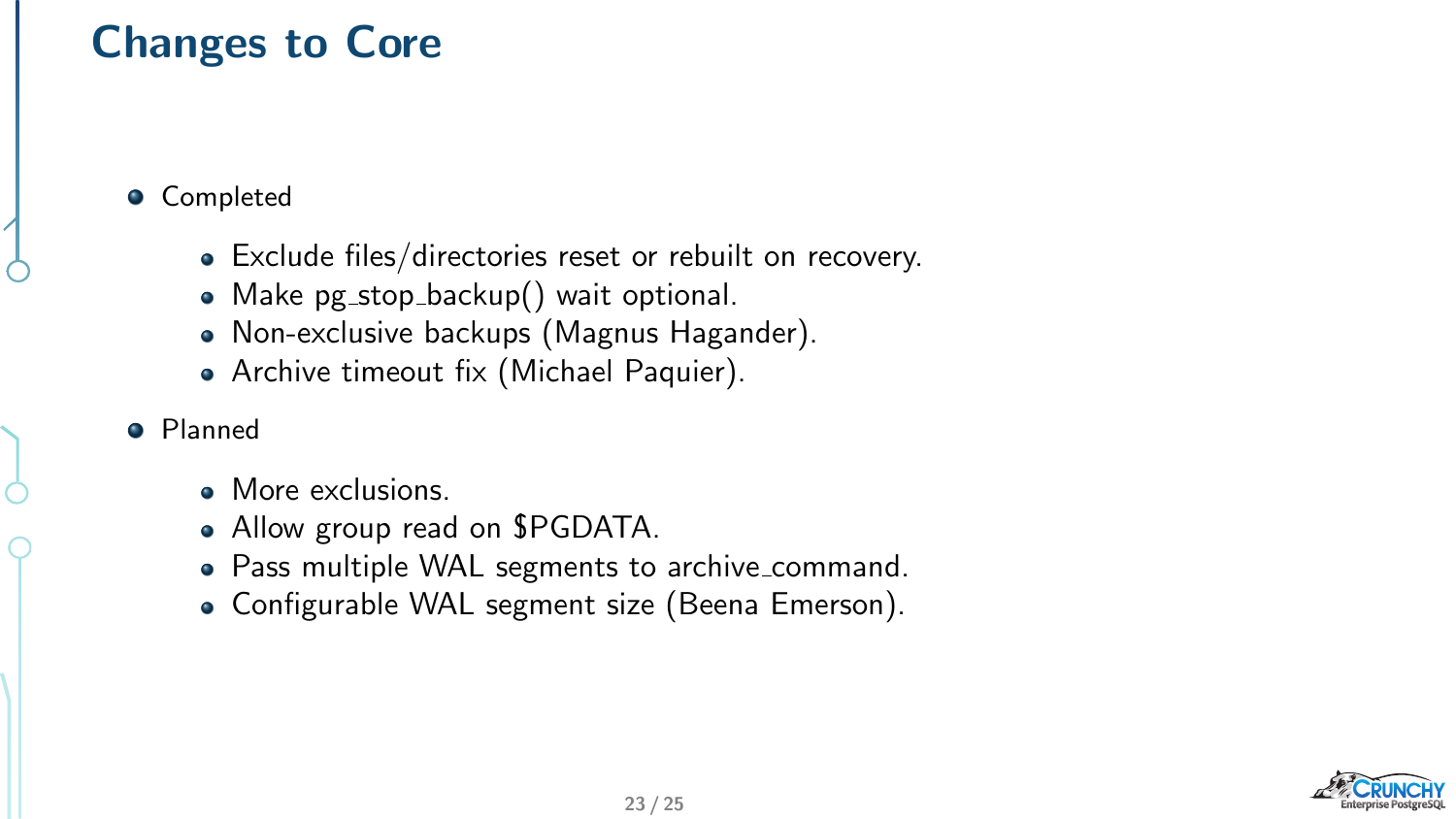## <span id="page-23-0"></span>In The Pipeline

- PostgreSQL 10 support.
- **·** Encryption.

Ċ

Ò

- Zstandard compression.
- **•** Parallel archive-get.